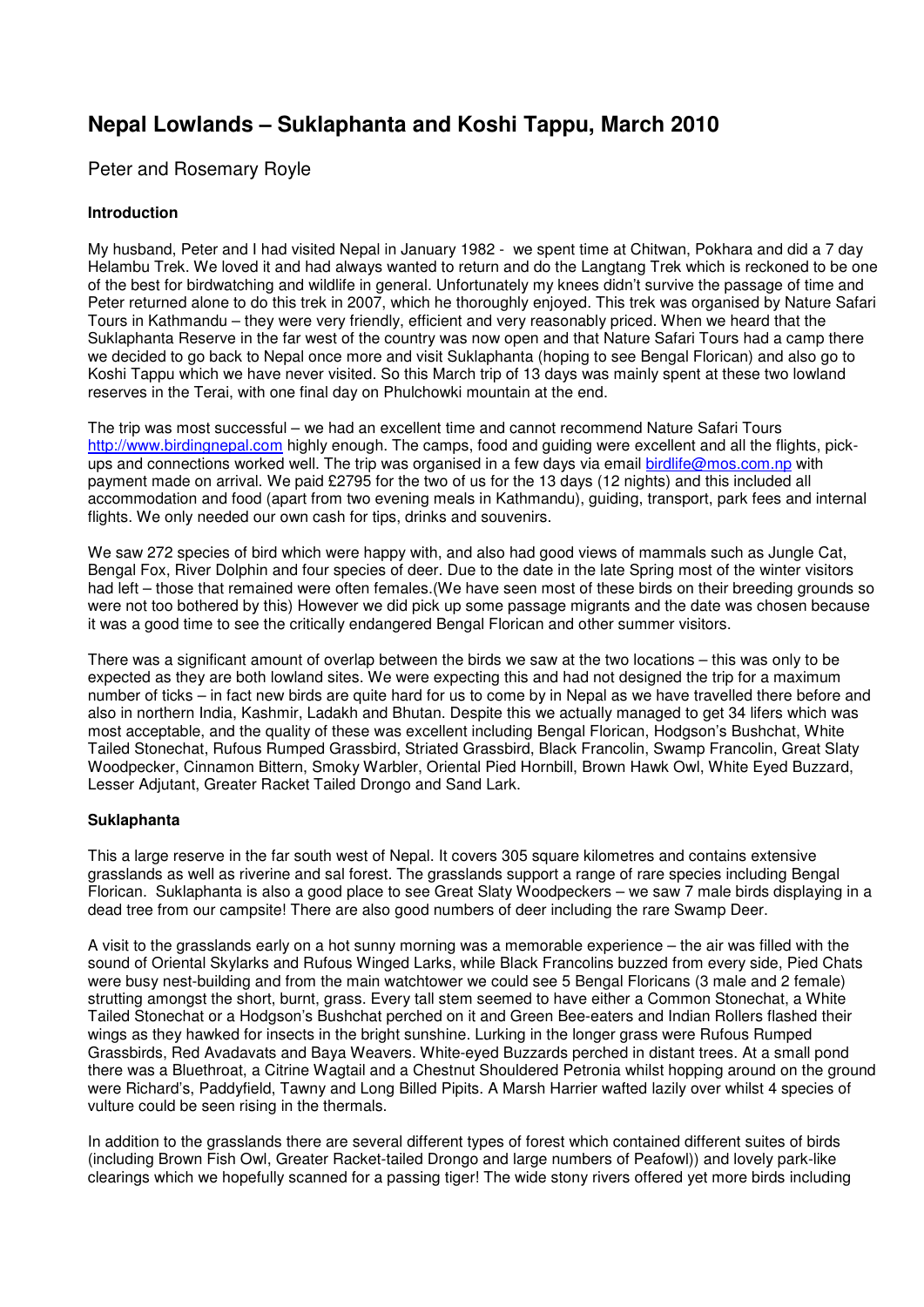River Lapwing and Stork Billed Kingfisher, and the lakes provided Grey Headed Fish Eagle and various ducks and herons.

Strangely some of the best birding was to be had in the more degraded habitat on the fringes of the park. A scrubby island with dead trees visited in the late afternoon proved excellent for parrots, flycatchers, bee-eaters, owls and one of my favourite woodpeckers – White Naped Flameback. A marshy area with long reedy grass grazed by water buffalo yielded vigorously singing Striated Grassbirds and lurking Smoky Warblers.

The camp was situated just outside the park fence, in amongst cultivated fields. It was not exactly an idyllic spot but in the event we spent little time there. It did provide good views of birds on the edge of the forest in the early morning and evening and this is where we had such amazing views of the Great Slaty Woodpeckers. It was noisy at night due to the barking dogs and the noisy contraptions used by the villagers to keep animals out of their fields - I would recommend ear plugs if you are a light sleeper! However we were pretty tired after 11 hours out in the field with just a couple of hours break at lunchtime, and managed to sleep through most of it.

We stayed 5 nights at Suklaphanta and just about covered most of the accessible areas of the reserve. The food was excellent, the tents very roomy and pleasant and the bathroom facilities were basic but perfectly OK. The journey from Kathmandu took 1.5 hours by plane to Dhanghadi then about 2 hours by road.

We saw 147 species of bird here. We failed to find Finn's Weaver (we may have seen a mixed flock of Finn's and Baya Weavers but the view was not conclusive) or Bristled Grassbird – we were probably too early for the latter.

# **Koshi Tappu**

Many tour groups go to Koshi Tappu so the birds which can be seen have already been well covered in previous trip reports.

It is a very professional organisation, in the best sense of the word. Everything works, the food is good, the guides are excellent, the mix of driving and walking is just right. The camp is situated right next to some old fish pools and the hide overlooking these gives good close-up views of the commoner water birds (and not so common – Black Bittern and Cinnamon Bittern are regulars here and Ruddy Breasted Crake and Smoky Warbler can be seen with patience). The camp grounds also attract a good number of migratory and wintering birds – at the time we were there, one each of Wryneck, Black Redstart, Blue Throated Flycatcher, Taiga Flycatcher, Orange Headed Thrush, Grey Winged Blackbird and Tickell's Thrush were regularly seen in the garden. Spotted Owlets are conspicuous and noisy and a Blue Throated Barbet was excavating a nest hole just outside the fence. Asian Koel and Common Hawk Cuckoo supplied a manic sound track for most of the day. On the mammal front, Golden Jackals often came through the grounds at night, two varieties of civet were seen and a Jungle Cat (somewhat habituated as it's mother was also a frequent visitor) often provided spectacular day time views.

There are a number of standard excursions offered, and these are oriented around a 3 day/4 night stay. If, like us, you are a two-some, you will probably have to go out on most excursions with whoever else is staying – in our case it was an 8 person group from Birdfinders who were all very pleasant. This meant we had 10 people in two vehicles with 2 top class guides.

One standard trip involves a float down the Kosi river in a rubber boat – we had breakfast on a sandbank surrounded by Small Pratincoles, Little Terns and various small waders (Little and Temminck's Stints and Kentish and Little Ringed Plovers) with Bar-headed Geese and Pallas's Gulls flying up the river. Another trip headed upriver to bare sandy and stony areas to search for Indian Courser, Great Thick Knee, Sand Lark, Ashy Crowned Finch-lark and Bengal Fox. (Our group unaccountably could not find the courser, much to our guides' complete bewilderment - they are usually quite easy.) Other shorter excursions used the embankment alongside the Kosi river to access various woodlands and wetlands, with stake-outs for Brown Fish Owl and Brown Hawk Owl and several sightings of Swamp Francolin.

We saw 159 species here – pretty good considering the lateness of the season.

Koshi Tappu can be accessed by road, with an all day drive, from Chitwan. Or you can fly from Kathmandu (30 minutes) and drive for about 1.5 hours.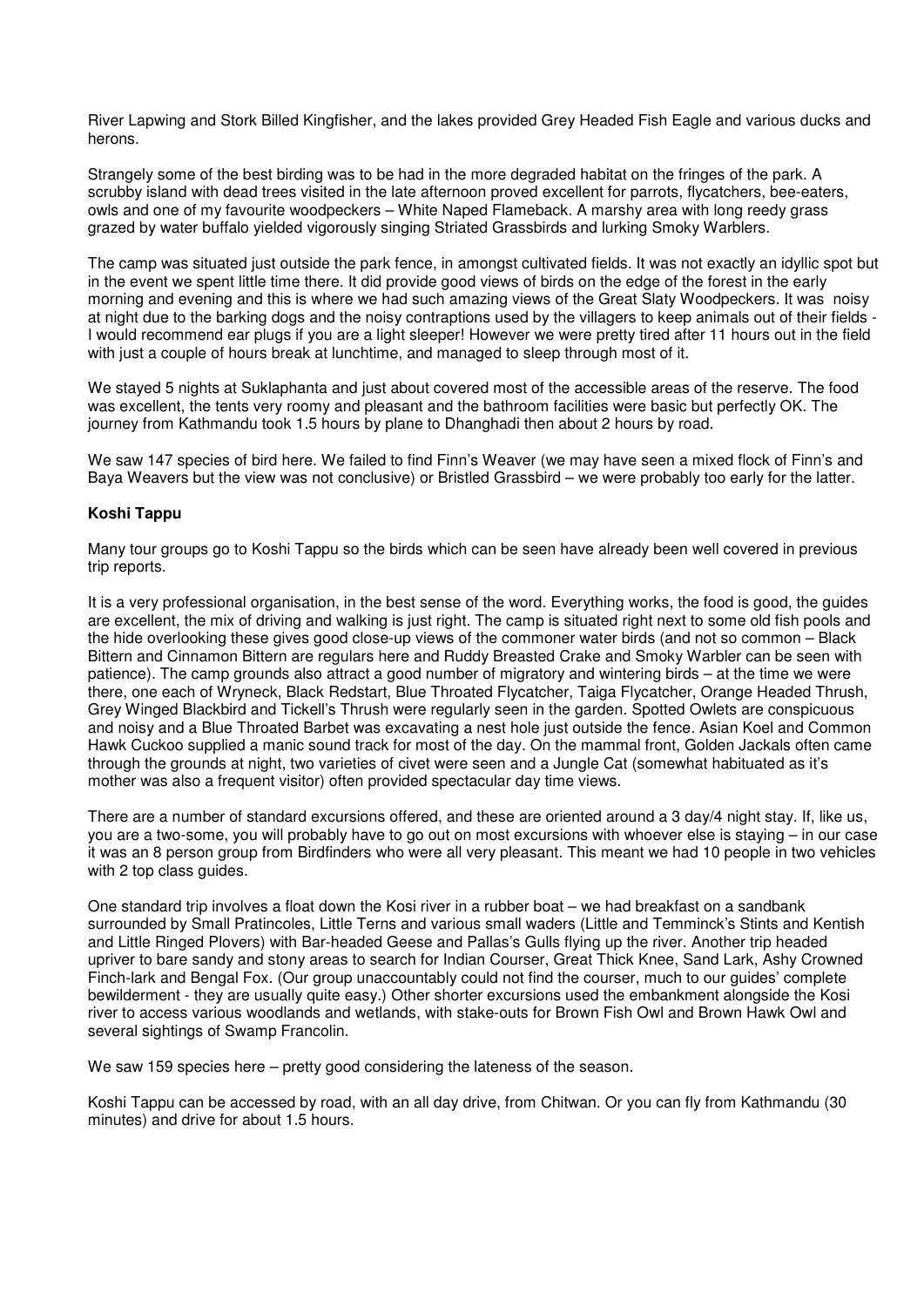#### **Notes on the camps**

At present. both the above camps suffer from planned electricity cuts, though these are not as extensive as in Kathmandu. Koshi has a stand-by generator so these do not really have any effect, but at Suklaphanta we used candles and torches during these periods. Both camps have facilities for charging phones, laptops etc with standard UK plugs and every other type too.

Neither camp is in a remote location – this is the Nepal Terai which is a densely populated agricultural area. Villages and people are never far away. The main roads are busy and are full of pedestrians, cows, bicycles, hooting buses and all kinds of vehicle. This does not affect the birding but do not expect a wilderness experience. Indeed watching the locals go about their daily life is a fascinating aspect of the trip.

Lunch at Koshi was often taken back at the camp – it was very hot in the middle of the day and a break was required! (Though the birds in the garden were surprisingly active all through the lunch period) At Suklaphanta we always had a packed lunch out in the field – this was often very good and contained such goodies as samosas, filled chapattis, aubergine fritters and onion bhajis. There was always a hard boiled egg, complete with a tiny packet of salt and pepper, and an orange and a banana. A flask of hot water was provided for making tea and coffee, and mats to lie on for an after lunch snooze (take your own pillow!).

# **Phulchowki**

Phulchowki is a smallish mountain a few miles south of Kathmandu which offers the chance to see higher elevation species with relative ease. The standard routine is to drive and walk at various elevations in order to try and pick up a good range of species, which can include some rarities and hard to see birds such as Nepal Cutia, White Browed Shrike Babbler and two varieties of Tesia. We saw 68 species during our day on Phulchowki including a dazzling array of 11 species of tiny warblers. (Many more are possible in the winter and by devoting 2 days to it)

### **General notes**

**For a field guide** we used "Birds of Nepal" by Grimmett, Inskipp and Inskipp with backup research at home using "Birds of the Indian Subcontinent" by the same authors. Our guides mostly used "Birds of South Asia – the Ripley Guide" which seemed very good but is expensive here.

**We flew to Nepal** using Qatar Airways – very efficient, good food, lots of legroom, reasonable price. Nature Safari Tours reconfirmed the return flights for us.

**Our internal flights** in Nepal were with Buddha Airways and were arranged by Nature Safari Tours. Some flights left a bit late but the small planes (Beechcraft 19s or ATR 42s) were very comfortable. When we returned from Suklaphanta to Kathmandu, expecting a 3 hour wait for our onward flight to Biratnagar, for Koshi, we arrived to find that Badri (office manager for NST) had managed to get us on to an earlier flight and that the plane was waiting for us! Various hands took our tickets, gave us boarding passes, cleared our luggage through security, gave us baggage receipts and organised the departure tax, and then we were whisked through security and on to the plane all in about 5 minutes! This gave us an extra afternoon's birding at Koshi which was very welcome.

**In Kathmandu** we stayed at the Marshyangdi Hotel in Thamel – this is convenient for good craft and souvenir shops and is a 30 minute walk from the Durbar Square. This hotel is always used by NST and Hari, the driver who took us to the airport on the last day, appears to work (legally) for both the hotel and NST! The restaurant does a very good Nepalese Thali and provides packed breakfasts and lunches when required. (On two occasions we ate our packed lunch/breakfast whilst waiting at the airport for a plane)

**The local rum** – Khukri – is perfectly drinkable and relatively cheap – about £1.25 for a very large measure. It goes very well in Coca Cola, which was always available for about 65p.

**Credit cards** - Note that because of the problems in Kathmandu with planned electric power cuts (load shedding as it is optimistically called) credit cards often cannot be used in places where you might expect, such as restaurants. Cash is the order of the day – and many places will take pounds, dollars and Indian rupees as well as Nepal rupees.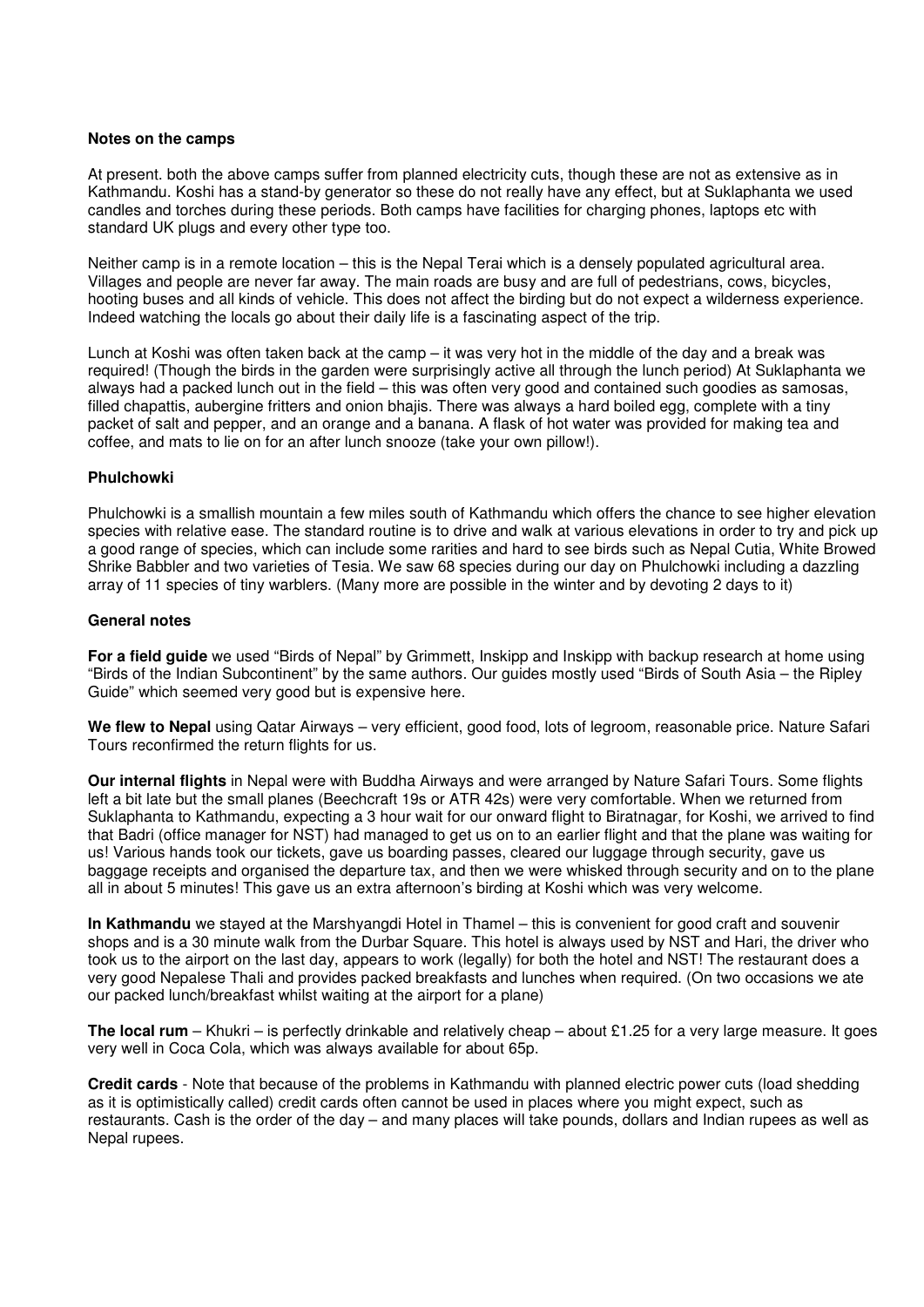**The political situation** in Nepal is still slightly fragile – currently all the parties including the Maoists are sitting round a table trying to draw up a constitution. It seems unlikely that it will all completely fall apart (it would be a complete disaster for the country if it does) but there will undoubtedly be a lot of brinkmanship going on (think Northern Ireland).

**Weather** – it was just beginning to get hot in the lowlands. Strangely our first two nights at Suklaphanta were very chilly – we actually needed that "jumper for cooler evenings" that is often mentioned. It was just plain hot at Koshi, though not unbearably so - there were ceiling fans in the dining area which helped. It was not unpleasantly hot at night. Kathmandu and Phulchowki had pleasant English summer temperatures.

**Nature Safari Tours** are used as ground agents in Nepal by most of the birding tour operators which are based in the UK – e.g. Naturetrek, Birdfinders, Birdseekers. (In fact I understand that the organisation was set up with the help of Naturetrek who were instrumental in helping get Koshi camp up and running.) They have bases at Chitwan, Bardia, Suklaphanta and Koshi and can organise treks. They have a number of full time guides who are all excellent and are also used by the tour groups. Unless you actually prefer to go on a group trip, you can organise a more flexible itinerary, with personal attention and top notch guiding, for less than the UK tour operators, by booking directly.

# **Peter and Rosemary Royle**

**Trip List – see next page**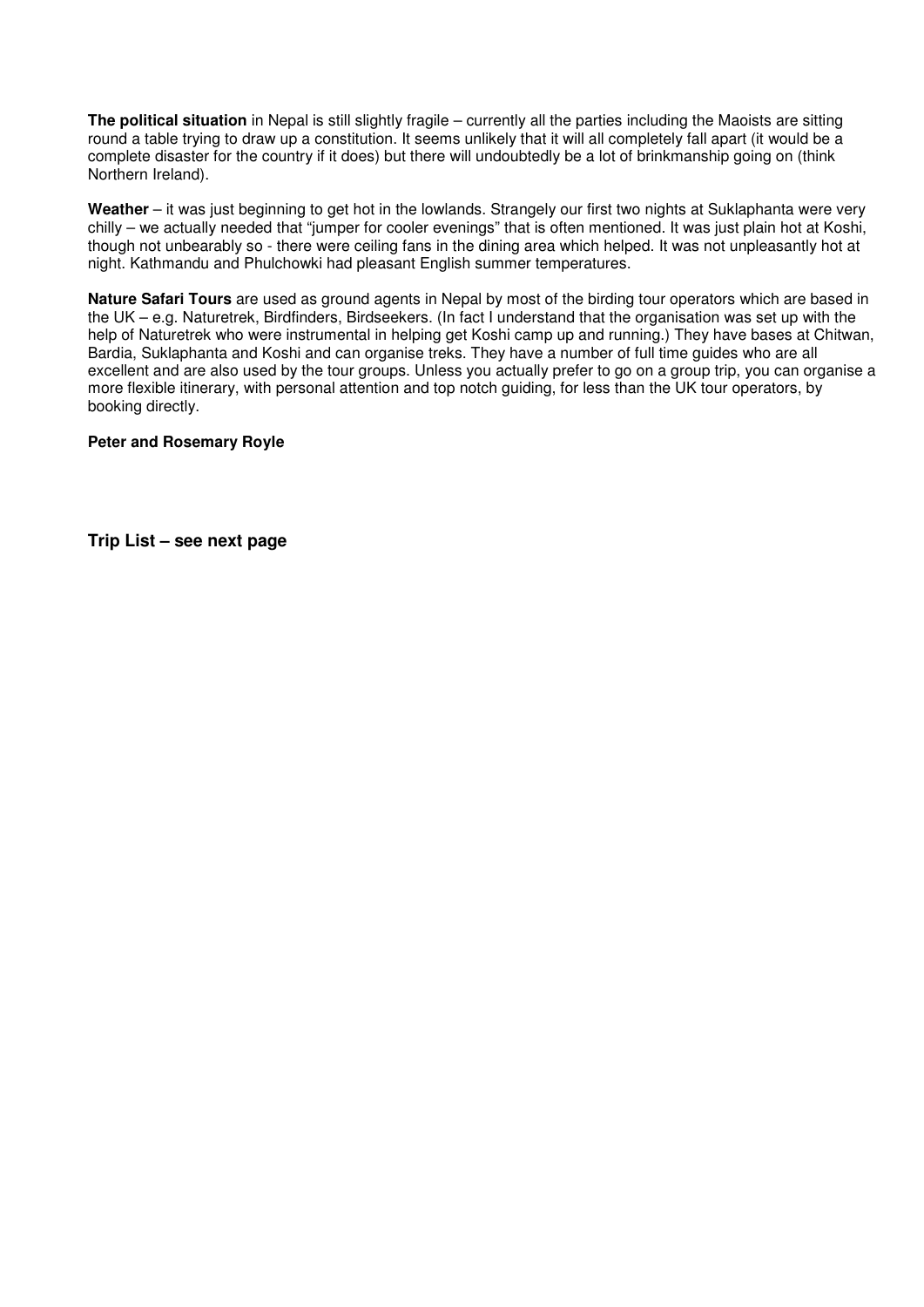Suklaphanta Koshi Tappu Phulchowki

| <b>LITTLE GREBE</b>           | tachybaptus   | ruficollis    |   | X           |
|-------------------------------|---------------|---------------|---|-------------|
| <b>GREAT CORMORANT</b>        | phalacrocorax | carbo         | Χ | X           |
| <b>LITTLE CORMORANT</b>       | halietor      | niger         | X | X           |
| <b>INDIAN DARTER</b>          | anhinga       | melanogaster  | X | X           |
| <b>CINNAMON BITTERN</b>       | ixobrychus    | cinnamomeus   |   | X           |
| <b>BLACK BITTERN</b>          | ixobrychus    | flavicollis   |   | X           |
| <b>INDIAN POND HERON</b>      | ardeola       | grayii        | X | X           |
| <b>CATTLE EGRET</b>           | bubulcus      | ibis          | X | X           |
| <b>GREEN BACKED HERON</b>     | butorides     | striatus      |   | X           |
| <b>LITTLE EGRET</b>           | egretta       | garzetta      | X | X           |
| <b>INTERMEDIATE EGRET</b>     | egretta       | intermedia    | X | X           |
| <b>GREAT EGRET</b>            | egretta       | alba          | X | X           |
| PURPLE HERON                  | ardea         | purpurea      | Χ | X           |
| ASIAN OPENBILLED STORK        | anastomous    | oscitans      |   | X           |
| <b>BLACK STORK</b>            | ciconia       | nigra         | X |             |
| <b>WOOLLY NECKED STORK</b>    | ciconia       | episcopus     | Χ | X           |
| <b>LESSER ADJUTANT</b>        | leptopilos    | javanicus     |   | X           |
| <b>ORIENTAL WHITE IBIS</b>    | threskiornis  | melanocephala |   | X           |
| <b>BLACK IBIS</b>             | pseudibis     | papilosa      | Χ | X           |
| <b>LESSER WHISTLING DUCK</b>  | dendrocygna   | javanica      |   | X           |
| <b>BAR HEADED GOOSE</b>       | anser         | indicus       |   | X           |
| <b>RUDDY SHELDUCK</b>         | tadorna       | ferruginea    | X | X           |
| <b>COMMON SHELDUCK</b>        | tadorna       | tadorna       |   | X           |
| <b>EUROPEAN WIGEON</b>        | anas          |               | X | X           |
| <b>GADWALL</b>                |               | penelope      | X | $\mathsf X$ |
|                               | anas          | strepera      |   | X           |
| <b>COMMON TEAL</b>            | anas          | crecca        |   |             |
| <b>MALLARD</b>                | anas          | platyrhynchos |   | X           |
| <b>PINTAIL</b>                | anas          | acuta         | Χ | X           |
| <b>SHOVELER</b>               | anas          | clypeata      |   | X           |
| <b>OSPREY</b>                 | pandion       | haliaetus     |   | X           |
| ORIENTAL HONEY BUZZARD        | pernis        | ptilorhynchus | X | X           |
| <b>BLACK SHOULDERED KITE</b>  | elanus        | caeruleus     | Χ | $\mathsf X$ |
| <b>BLACK KITE</b>             | milvus        | migrans       | Χ | X           |
| <b>GREY HEADED FISH EAGLE</b> | ichthyophaga  | ichthyaetus   | X |             |
| INDIAN WHITE BACKED VULTURE   | gyps          | benegalensis  |   | X           |
| SLENDER BILLED VULTURE        | gyps          | tenuirostris  | X |             |
| <b>HIMALAYAN GRIFFON</b>      | gyps          | himalayensis  | Χ | X           |
| <b>BLACK VULTURE</b>          | aegypius      | monachus      | X |             |
| RED HEADED VULTURE            | sarcogyps     | calvus        | X |             |
| SHORT TOED EAGLE              | circaetus     | gallicus      |   | X           |
| <b>CRESTED SERPENT EAGLE</b>  | spilornis     | cheela        | X |             |
| <b>MARSH HARRIER</b>          | circus        | aeruginosus   | X |             |
| <b>SHIKRA</b>                 | accipiter     | badius        | X | X           |
| WHITE EYED BUZZARD            | butastur      | teesa         | X | X           |
| <b>COMMON BUZZARD</b>         | buteo         | buteo         | X |             |
| LONG LEGGED BUZZARD           | buteo         | rufinus       |   | X           |
| <b>GREATER SPOTTED EAGLE</b>  | aquila        | clanga        |   | X           |
| <b>INDIAN SPOTTED EAGLE</b>   | aquila        | hastata       | X |             |
|                               |               |               |   |             |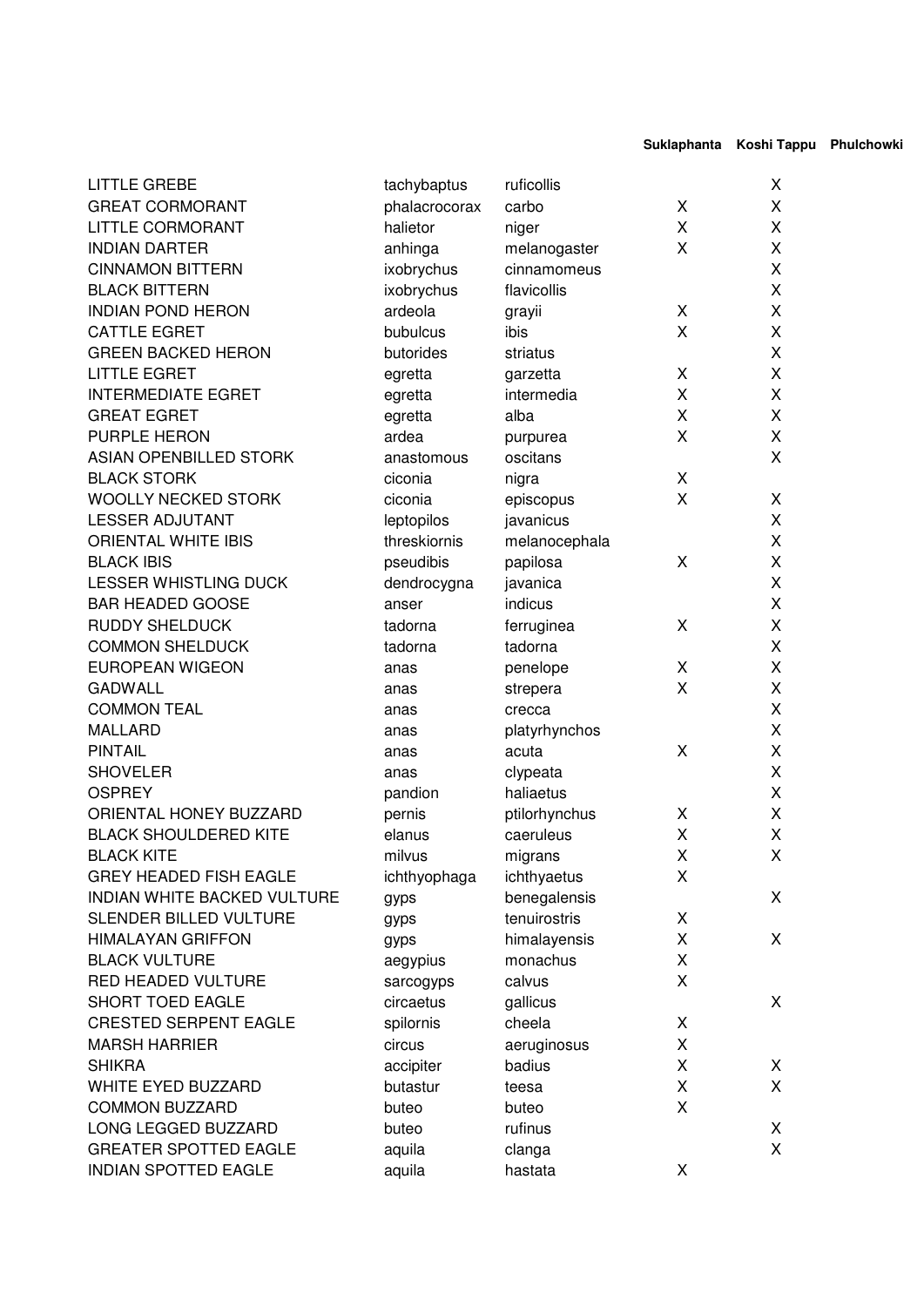| <b>CHANGEABLE HAWK EAGLE</b>           | spizaetus             | cirrhatus              | X |        |   |
|----------------------------------------|-----------------------|------------------------|---|--------|---|
| <b>COMMON KESTREL</b>                  | falco                 | tinnunculus            | X | X      |   |
| <b>RED NECKED FALCON</b>               | falco                 | chicquera              |   | X      |   |
| <b>PEREGRINE</b>                       | falco                 | peregrinus             | X | X      |   |
| <b>BLACK FRANCOLIN</b>                 | francolinus           | francolinus            | X |        |   |
| <b>SWAMP FRANCOLIN</b>                 | francolinus           | gularis                | X | X      |   |
| <b>RED JUNGLEFOWL</b>                  | gallus                | gallus                 | X |        |   |
| <b>COMMON PEAFOWL</b>                  | pavo                  | cristatus              | X |        |   |
| YELLOW LEGGED BUTTONQUAIL              | turnix                | tanki                  |   | X      |   |
| WHITE BREASTED WATERHEN                | amaurorns             | phoenicurus            |   | X      |   |
| RUDDY BREASTED CRAKE                   | porzana               | fusca                  |   | X      |   |
| <b>MOORHEN</b>                         | gallinula             | chloropus              | X | X      |   |
| PURPLE SWAMPHEN                        | porphyrio             | porphyrio              |   | X      |   |
| COOT                                   | fulica                | atra                   | X |        |   |
| <b>BENGAL FLORICAN</b>                 | houbaropsis           | bengalensis            | X |        |   |
| PHEASANT TAILED JACANA                 | hydrophasianus        | chirurgus              |   | X      |   |
| <b>BRONZE WINGED JACANA</b>            | metopidius            | indicus                | X | X      |   |
| <b>GREAT THICK KNEE</b>                | burhinus              | recurvirostris         |   | X      |   |
| <b>SMALL PRATINCOLE</b>                | glareola              | lactea                 |   | X      |   |
| <b>RIVER LAPWING</b>                   | vanellus              | duvaucelii             | X |        |   |
| YELLOW WATTLED LAPWING                 | vanellus              | malabaricus            |   | X      |   |
| RED WATTLED LAPWING                    | vanellus              | indicus                | X | X      |   |
| <b>LITTLE RINGED PLOVER</b>            | charadrius            | dubius                 | X | X      |   |
| <b>KENTISH PLOVER</b>                  | charadrius            | alexandrinus           |   | X      |   |
| <b>GREENSHANK</b>                      |                       | nebularia              | X | X      |   |
| <b>GREEN SANDPIPER</b>                 | tringa                |                        | X | X      |   |
| <b>COMMON SANDPIPER</b>                | tringa<br>actitis     | ochropus<br>hypoleucus | X | X      |   |
| <b>SNIPE</b>                           |                       |                        |   | X      |   |
| <b>LITTLE STINT</b>                    | gallinago<br>calidris | gallinago<br>minuta    |   | X      |   |
| <b>TEMMINCK'S STINT</b>                | calidris              | temminckii             |   | X      |   |
| <b>DUNLIN</b>                          | calidris              |                        |   | X      |   |
| <b>GREAT BLACK HEADED GULL</b>         |                       | alpina                 | X | X      |   |
| <b>BLACK BELLIED TERN</b>              | larus                 | ichthyaetus            |   | Χ      |   |
|                                        | sterna                | melanogaster           |   |        |   |
| <b>LITTLE TERN</b><br><b>ROCK DOVE</b> | sterna                | albifrons<br>livia     |   | Χ      |   |
|                                        | columba               |                        | X | X<br>X | X |
| ORIENTAL TURTLE DOVE                   | streptopelia          | orientalis             | Χ | X      | X |
| <b>COLLARED DOVE</b>                   | streptopelia          | decaocto               | X | X      |   |
| RED COLLARED DOVE                      | streptopelia          | tranquebarica          | X |        |   |
| SPOTTED DOVE                           | streptopelia          | chinensis              | X | X      |   |
| <b>EMERALD DOVE</b>                    | chalcophaps           | indica                 | Χ | X      |   |
| YELLOW FOOTED GREEN PIGEON             | treron                | phoenicoptera          | X |        |   |
| PIN TAILED GREEN PIGEON                | treron                | apicauda               | X |        |   |
| ALEXANDRINE PARAKEET                   | psittacula            | eupatria               | X |        |   |
| ROSE RINGED PARAKEET                   | psittacula            | krameri                | Χ | X      | X |
| PLUM HEADED PARAKEET                   | psittacula            | cyanocephala           | X | X      |   |
| LARGE HAWK CUCKOO                      | cuculus               | sparverioides          |   |        | H |
| <b>COMMON HAWK CUCKOO</b>              | cuculus               | varius                 | X | X      |   |
| ORIENTAL CUCKOO                        | cuculus               | saturatus              |   |        | H |
| <b>COMMON KOEL</b>                     | eudynamys             | scolopacea             |   | X      |   |
| <b>GREATER COUCAL</b>                  | centropus             | sinensis               | X | X      |   |
| ORIENTAL SCOPS OWL                     | otus                  | sunia                  | X |        |   |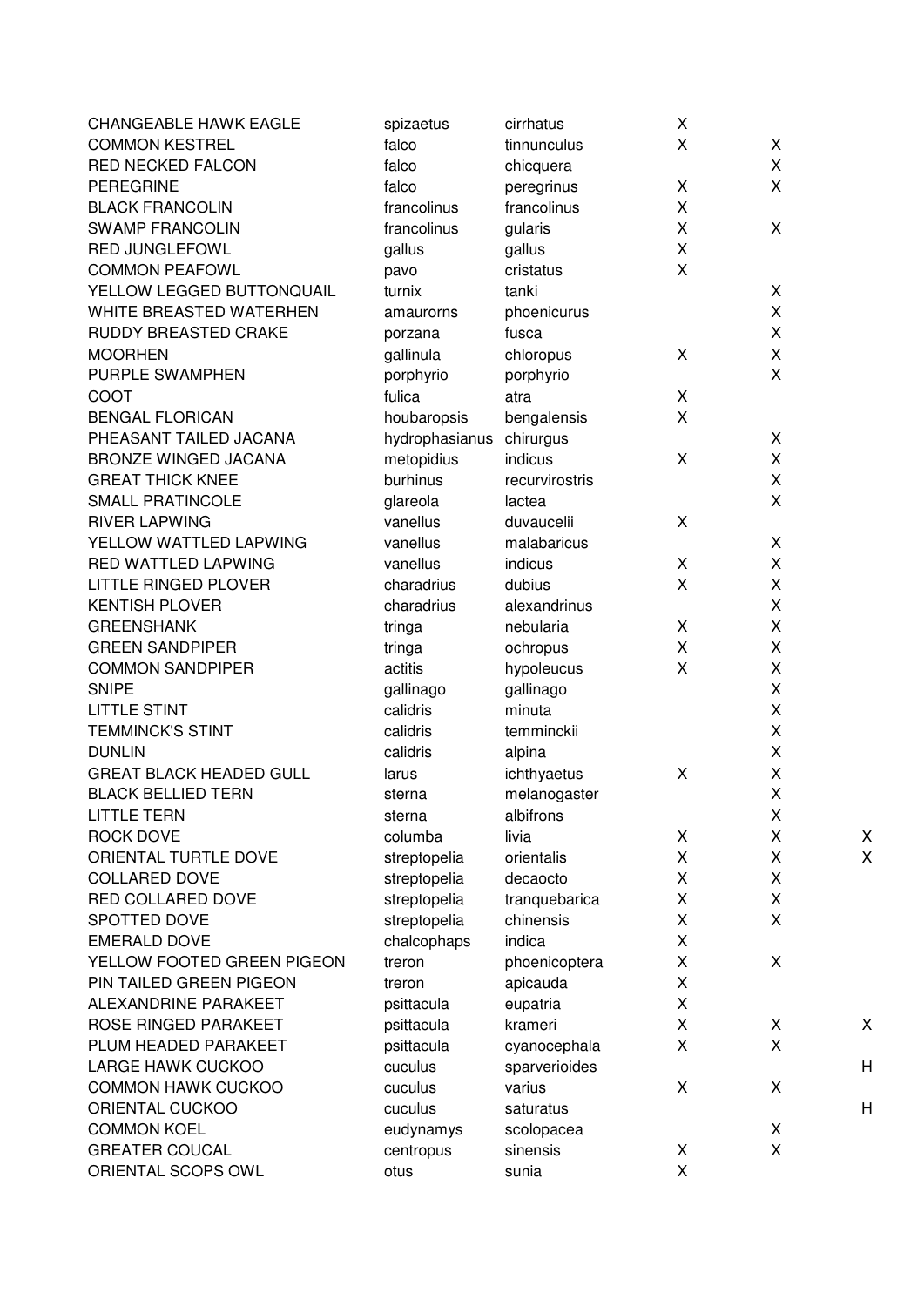| <b>BROWN FISH OWL</b>             | ketupa             | zeylonensis        | X | X |        |
|-----------------------------------|--------------------|--------------------|---|---|--------|
| <b>COLLARED OWLET</b>             | glaucidium         | brodiei            |   |   | H      |
| <b>JUNGLE OWLET</b>               | glaucidium         | radiatum           |   | X |        |
| <b>BROWN HAWK OWL</b>             | ninox              | scutulata          | H | X |        |
| SPOTTED OWLET                     | athene             | brama              | X | X |        |
| <b>HOUSE SWIFT</b>                | apus               | affinis            |   |   | X      |
| <b>LESSER PIED KINGFISHER</b>     | ceryle             | rudis              | X | X |        |
| <b>COMMON KINGFISHER</b>          | alcedo             | atthis             | X | X |        |
| STORK BILLED KINGFISHER           | pelargopsis        | capensis           | X | X |        |
| WHITE BREASTED KINGFISHER         | halcyon            | smyrnensis         | X | X |        |
| <b>LITTLE GREEN BEE EATER</b>     | merops             | orientalis         | Χ | X |        |
| <b>BLUE TAILED BEE EATER</b>      | merops             | philippinus        | Χ | X |        |
| CHESTNUT HEADED BEE EATER         | merops             | leschenaulti       | Χ |   |        |
| <b>INDIAN ROLLER</b>              | coracias           | benghalensis       | X | X |        |
| <b>HOOPOE</b>                     | upupa              | epops              | Χ | X |        |
| <b>INDIAN GREY HORNBILL</b>       | tockus             | birostris          | X |   |        |
| ORIENTAL PIED HORNBILL            | anthracoceros      | albirostris        | X |   |        |
| <b>GREAT BARBET</b>               | megalaima          | virens             |   |   | X      |
| <b>BROWN HEADED BARBET</b>        | megalaima          | zeylanica          | X |   |        |
| <b>BLUE THROATED BARBET</b>       | megalaima          | asiatica           |   | X |        |
| <b>COPPERSMITH BARBET</b>         | megalaima          | haemacephala       |   | X |        |
| <b>WRYNECK</b>                    | jynx               | torquilla          |   | X |        |
| BROWN CAPPED PYGMY W/PECKER       | dendrocopus        | nanus              | X | X |        |
| FULVOUS BREASTED WOODPECKER       | picoides           | macei              | X | X |        |
| STREAK THROATED WOODPECKER        | picus              | xanthopygaeus      | X |   |        |
| <b>BLACK RUMPED FLAMEBACK</b>     | dinopium           | bengalensi         | X | X |        |
| WHITE NAPED WOODPECKER            | chrysolaptes       | festivus           | X |   |        |
| <b>GREAT SLATY WOODPECKER</b>     | mulleripicus       | pulverulentus      | Χ |   |        |
| RUFOUS WINGED BUSHLARK            | mirafra            | assamica           | X |   |        |
| ASHY CROWNED SPARROW LARK         | eremopterix        | grisea             |   | X |        |
| <b>SAND LARK</b>                  | calandrella        | raytal             |   | X |        |
| <b>ORIENTAL SKYLARK</b>           | alauda             | gulgula            | X | X |        |
| <b>SHORT TOED LARK</b>            | calanderlla        | brachydactyla      |   | X |        |
| PLAIN MARTIN                      |                    | paludicola         | X |   |        |
| <b>SAND MARTIN</b>                | riparia            |                    | X |   |        |
| <b>BARN SWALLOW</b>               | riparia<br>hirundo | riparia<br>rustica |   |   |        |
| RED RUMPED SWALLOW                | hirundo            | daurica            |   | X | X<br>X |
| <b>CITRINE WAGTAIL</b>            | motacilla          | citreola           | X | X |        |
| <b>GREY WAGTAIL</b>               | motacilla          |                    | X |   |        |
|                                   |                    | cinerea            |   |   |        |
| <b>WHITE WAGTAIL</b>              | motacilla          | alba               | X | X |        |
| WHITE BROWED WAGTAIL              | motacilla          | maderaspatensis    | X | X |        |
| <b>RICHARD'S PIPIT</b>            | anthus             | richardii          | X | X |        |
| <b>TAWNY PIPIT</b>                | anthus             | campestris         | X | X |        |
| LONG BILLED PIPIT                 | anthus             | similis            | X |   |        |
| <b>OLIVE BACKED PIPIT</b>         | anthus             | hodgsoni           |   | X |        |
| <b>ROSY PIPIT</b>                 | anthus             | roseatus           |   | X |        |
| PADDYFIELD PIPIT                  | anthus             | rufulus            | X | X |        |
| <b>LARGE CUCKOO SHRIKE</b>        | coracina           | macei              | X |   |        |
| <b>BLACK WINGED CUCKOO SHRIKE</b> | coracina           | melaschistos       |   | X |        |
| <b>BLACK HEADED CUCKOO SHRIKE</b> | coracina           | melanoptera        |   | X |        |
| <b>ROSY MINIVET</b>               | pericrocotus       | roseus             |   | X |        |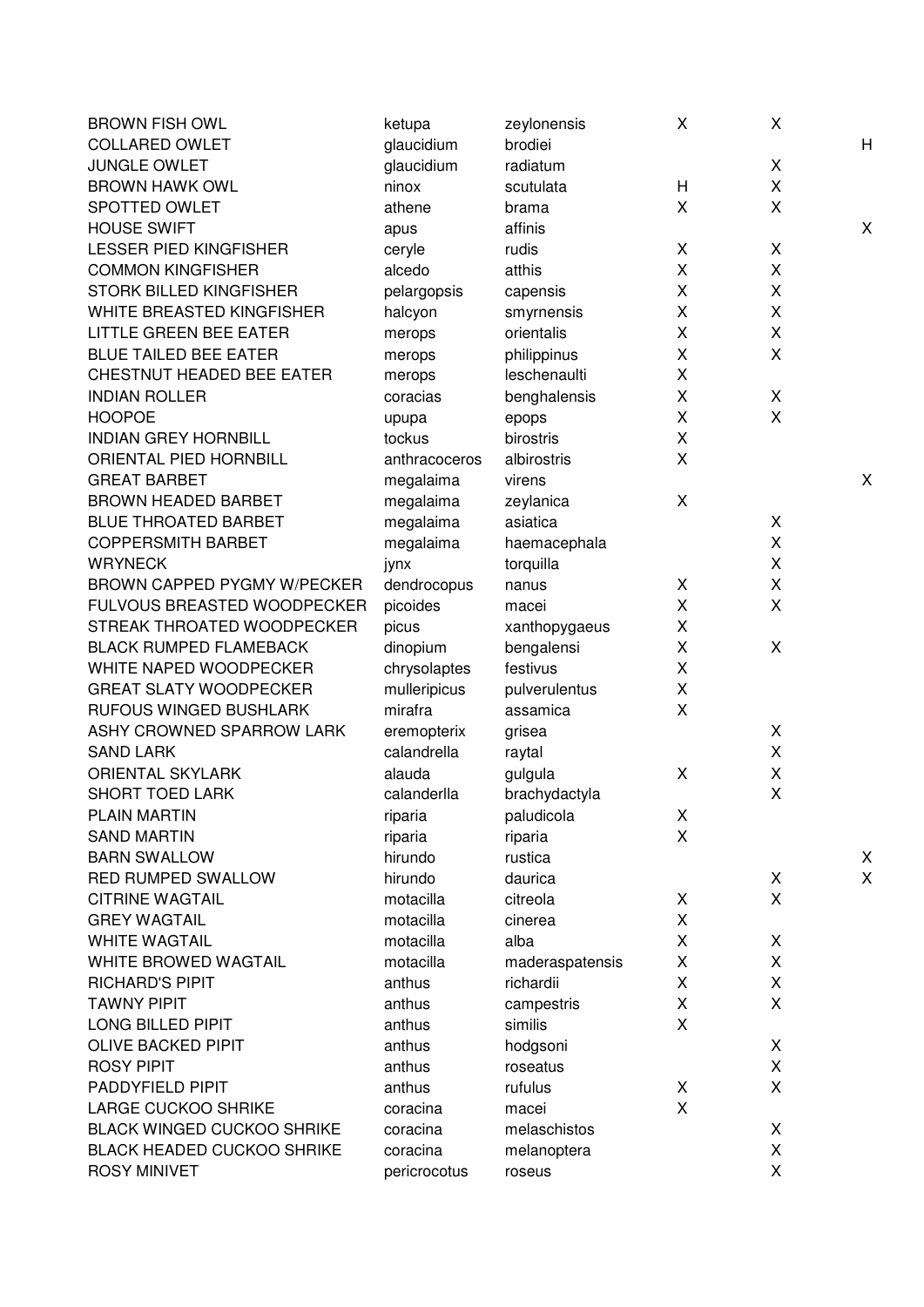| <b>LONG TAILED MINIVET</b>              | pericrocotus | ethologus         |   |                    | X |
|-----------------------------------------|--------------|-------------------|---|--------------------|---|
| <b>BAR WINGED FLYCATCHER SHRIKE</b>     | hemipus      | picatus           | X |                    |   |
| <b>COMMON WOODSHRIKE</b>                | tephrodornis | pondicerianus     | X |                    |   |
| <b>STRIATED BULBUL</b>                  | pycnonotus   | striatus          |   |                    | X |
| RED WHISKERED BULBUL                    | pycnonotus   | jocusus           | X | Χ                  |   |
| RED VENTED BULBUL                       | pycnonotus   | cafer             | X | X                  |   |
| <b>MOUNTAIN BULBUL</b>                  | hypsipetes   | mcclellandii      |   |                    | Χ |
| <b>COMMON IORA</b>                      | aegithina    | tiphia            | X | Χ                  |   |
| <b>BROWN SHRIKE</b>                     | lanius       | cristatus         |   | Χ                  |   |
| <b>LONG TAILED SHRIKE</b>               | lanius       | schach            | X | X                  |   |
| <b>GREY BACKED SHRIKE</b>               | lanius       | tephronotus       |   | Χ                  |   |
| SIBERIAN RUBYTHROAT                     | erithacus    | calliope          |   | X                  |   |
| <b>BLUETHROAT</b>                       | erythacus    | svecicus          | X | $\pmb{\mathsf{X}}$ |   |
| ORANGE FLANKED BUSH ROBIN               | erythacus    | cyanurus          |   | X                  |   |
| WHITE BROWED BUSH ROBIN                 | erythacus    | indicus           |   |                    | Χ |
| <b>MAGPIE ROBIN</b>                     | copsychus    | saularis          | X | X                  |   |
| WHITE RUMPED SHAMA                      | copsychus    | malabaricus       | X |                    |   |
| <b>BLACK REDSTART</b>                   | phoenicurius | ochruros          |   | X                  |   |
| <b>HODGSON'S BUSHCHAT</b>               | saxicola     | insignis          | X |                    |   |
| <b>STONECHAT</b>                        | saxicola     | rubicola          | X | X                  |   |
| WHITE TAILED STONECHAT                  | saxicola     | leucura           | X |                    |   |
| PIED BUSHCHAT                           | saxicola     |                   | X |                    |   |
| <b>GREY BUSHCHAT</b>                    | saxicola     | caprata<br>ferrea |   |                    | Χ |
| <b>INDIAN ROBIN</b>                     | saxicoloides | fulicata          | X | X                  |   |
| CHESTNUT BELLIED ROCK THRUSH            | montecola    | rufiventris       |   |                    | X |
|                                         | zoothera     |                   |   |                    |   |
| ORANGE HEADED THRUSH                    |              | citrina           |   | Χ                  |   |
| <b>WHITE'S THRUSH</b>                   | zoothera     | dauma             | X | Χ                  |   |
| <b>TICKELL'S THRUSH</b>                 | turdus       | unicolor          |   | X                  |   |
| <b>GREY WINGED BLACKBIRD</b>            | turdus       | boulboul          |   | Χ                  |   |
| <b>BLACK THROATED THRUSH</b>            | turdus       | atrogularis       |   | X                  |   |
| STREAK BREASTED SCIMITAR BABB.          | pomatorhinus | ruficollis        |   |                    | Χ |
| <b>STRIATED BABBLER</b>                 | turdoides    | earlei            | X |                    |   |
| <b>JUNGLE BABBLER</b>                   | turdoides    | striatus          | X | X                  |   |
| WHITE THROATED LAUGHING THRUSH garrulax |              | albogularis       |   |                    | X |
| STREAKED LAUGHING THRUSH                | garrulax     | lineatus          |   |                    | Χ |
| RED HEADED LAUGHING THRUSH              | garrulax     | erythrocephalus   |   |                    | X |
| <b>CUTIA</b>                            | cutia        | nipalensis        |   |                    | X |
| WHITE BROWED SHRIKE BABBLER             | pteruthius   | flaviscapis       |   |                    | Χ |
| <b>BLUE WINGED MINLA</b>                | minla        | cyanouroptera     |   |                    | X |
| CHESTNUT TAILED MINLA                   | minla        | strigula          |   |                    | Χ |
| RUFOUS WINGED FULVETTA                  | alcippe      | castanaceps       |   |                    | X |
| WHITE BROWED FULVETTA                   | alcippe      | vinipectus        |   |                    | Χ |
| <b>NEPAL FULVETTA</b>                   | alcippe      | nipalensis        |   |                    | X |
| <b>RUFOUS SIBIA</b>                     | heterophasea | capistrata        |   |                    | Χ |
| <b>WHISKERED YUHINA</b>                 | yuhina       | flavicollis       |   |                    | X |
| STRIPE THROATED YUHINA                  | yuhina       | gularis           |   |                    | X |
| THICK BILLED WARBLER                    | acrocephalus | aedon             |   | X                  |   |
| <b>CHIFFCHAFF</b>                       | phylloscopus | collybitus        | X |                    |   |
| <b>TICKELL'S LEAF WARBLER</b>           | phylloscopus | affinis           |   | X                  |   |
| <b>SMOKY WARBLER</b>                    | phylloscpus  | fulgiventer       | X | Χ                  |   |
| <b>DUSKY WARBLER</b>                    | phylloscopus | fuscatus          | X | X                  |   |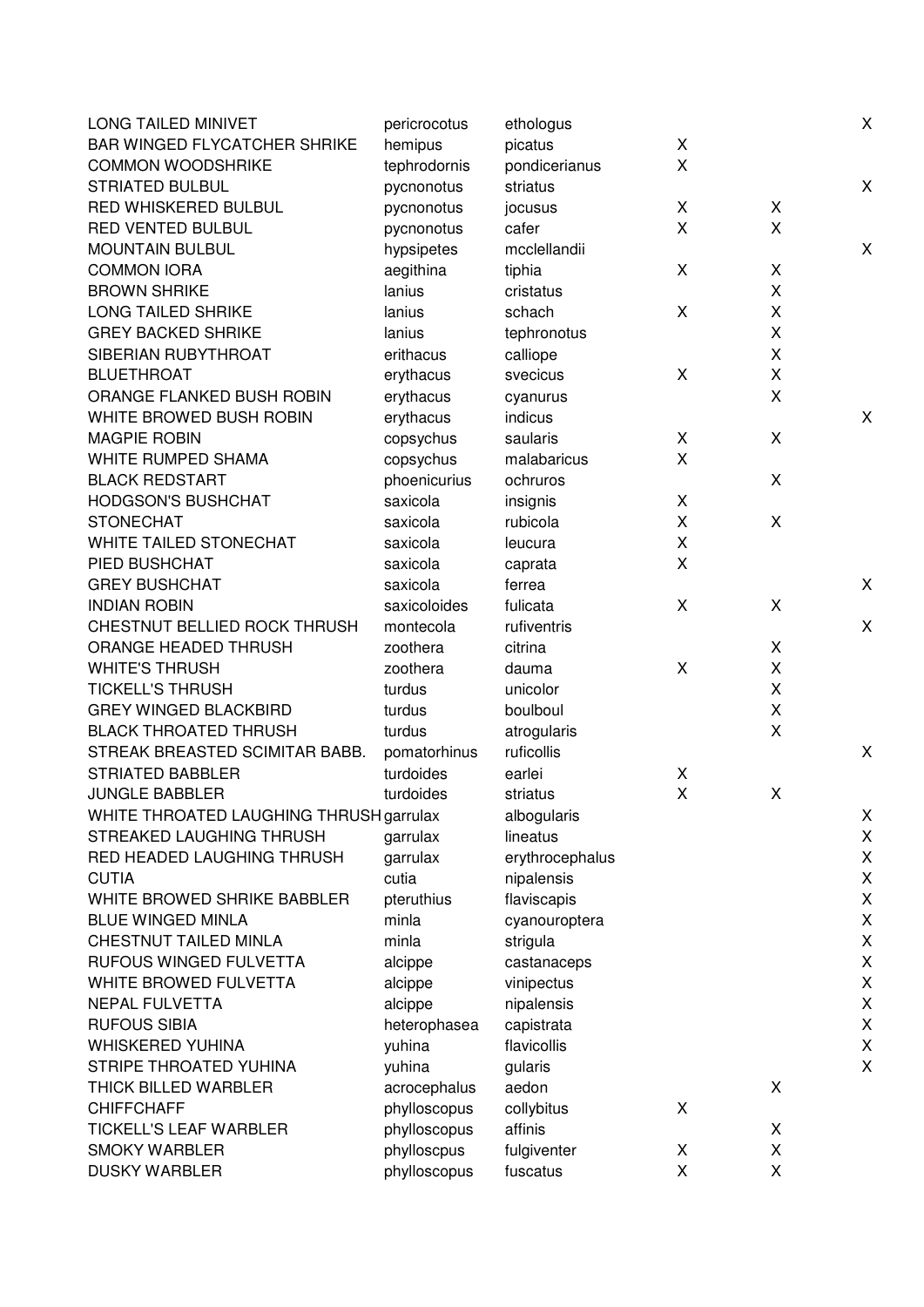| <b>BUFF BARRED WARBLER</b>               | phylloscopus | pulcher       |   |             | $\mathsf X$        |
|------------------------------------------|--------------|---------------|---|-------------|--------------------|
| <b>LEMON RUMPED WARBLER</b>              | phylloscopus | chloronatus   |   |             | $\mathsf X$        |
| <b>HUMES WARBLER</b>                     | phylloscopus | humei         |   |             | $\mathsf X$        |
| PALLAS'S LEAF WARBLER                    | phylloscopus | proregulus    |   |             | X                  |
| ASHY THROATED WARBLER                    | phylloscopus | maculipennis  |   |             | $\pmb{\mathsf{X}}$ |
| <b>GREENISH WARBLER</b>                  | phylloscopus | trochiloides  |   | X           | X                  |
| <b>BLYTH'S LEAF WARBLER</b>              | phylloscopus | reguloides    |   |             | X                  |
| <b>GOLDEN SPECTACLED WARBLER</b>         | seicercus    | burkii        |   |             | $\pmb{\mathsf{X}}$ |
| CHESTNUT CROWNED WARBLER                 | seicercus    | castaniceps   |   |             | $\pmb{\mathsf{X}}$ |
| <b>GREY HOODED WARBLER</b>               | seicercus    | xanthoschista |   |             | $\mathsf X$        |
| <b>BLACK FACED WARBLER</b>               | abroscopus   | schisticeps   |   |             | $\pmb{\mathsf{X}}$ |
| <b>GOLDEN HEADED CISTICOLA</b>           | cisticola    | exilis        | X |             |                    |
| <b>ZITTING CISTICOLA</b>                 | cisticola    | juncidis      | X |             |                    |
| <b>ASHY PRINIA</b>                       | prinia       | socialis      | Χ |             |                    |
| <b>GREY BREASTED PRINIA</b>              | prinia       | hodgsonii     | X |             |                    |
| YELLOW BELLIED PRINIA                    | Prinia       | flaviventris  |   | X           |                    |
| <b>JUNGLE PRINIA</b>                     | prinia       | sylvatica     | Χ |             |                    |
| <b>PLAIN PRINIA</b>                      | prinia       | inornata      |   | X           |                    |
| RUFOUS RUMPED GRASSBIRD                  | graminicola  | bengalensis   | X |             |                    |
| <b>COMMON TAILOR BIRD</b>                | orthotomus   | sutorius      |   | X           |                    |
| STRIATED GRASSBIRD                       | megalurus    | palustris     | X |             |                    |
| <b>TAIGA FLYCATCHER</b>                  | ficedula     | albicilla     |   | X           |                    |
| RUFOUS GORGETTED FLYCATCHER              | ficedula     | strophiata    |   |             | Χ                  |
| ULTRAMARINE FLYCATCHER                   | ficedula     | superciliaris |   |             | $\mathsf X$        |
| <b>SMALL NILTAVA</b>                     | niltava      | macgrigoriae  |   |             | $\pmb{\mathsf{X}}$ |
| <b>BEAUTIFUL NILTAVA</b>                 | niltava      | sundara       |   |             | X                  |
| PALE CHINNED FLYCATCHER                  | cyornis      | poliogenys    |   | X           |                    |
| <b>BLUE THROATED FLYCATCHER</b>          | cyornis      | rubeculoides  |   | X           |                    |
| TICKELLS BLUE FLYCATCHER                 | cyornis      | tickelliae    | X |             |                    |
| RUSTY TAILED FLYCATCHER                  | muscicapa    | ruficauda     |   |             | X                  |
| <b>VERDITER FLYCATCHER</b>               | eumyas       | thalassina    | X |             | $\mathsf X$        |
| GREY HEADED CANARY FLYCATCHER culicicapa |              | ceylonensis   |   |             | Χ                  |
| ASIAN PARADISE FLYCATCHER                | terpsiphone  | paradisi      |   | X           |                    |
| YELLOW BELLIED FANTAIL                   | rhipidura    | hypoxantha    |   |             | Χ                  |
| WHITE THROATED FANTAIL                   | rhipidura    | albicollis    |   | X           | $\mathsf X$        |
| <b>WHITE BROWED FANTAIL</b>              | rhipidura    | aureola       |   | X           |                    |
| <b>BLACK THROATED TIT</b>                | aegithalos   | concinnus     |   |             | Χ                  |
| <b>GREAT TIT</b>                         | parus        | major         | Χ |             | $\mathsf X$        |
| <b>BLACK LORED TIT</b>                   | parus        | xanthogenys   |   |             | Χ                  |
| YELLOW BROWED TIT                        | sylviparus   | modestus      |   |             | X                  |
| CHESTNUT BELLIED NUTHATCH                | sitta        | castanea      | X |             |                    |
| WHITE TAILED NUTHATCH                    | sitta        | himalayensis  |   |             | $\mathsf X$        |
| THICK BILLED FLOWERPECKER                | dicaeum      | agile         | X |             |                    |
| FIRE BREASTED FLOWERPECKER               | dicaeum      | ignipectus    |   |             | X                  |
| PURPLE SUNBIRD                           | nectarinia   | asiatica      | X | X           |                    |
| <b>GREEN TAILED SUNBIRD</b>              | aethopyga    | nipalensis    |   |             | X                  |
| <b>BLACK THROATED SUNBIRD</b>            | aethopyga    | saturata      |   |             | $\mathsf X$        |
| ORIENTAL WHITE EYE                       | zosterops    | palpebrosa    | X |             | Χ                  |
| <b>CRESTED BUNTING</b>                   | melophus     | lathami       | X | $\mathsf X$ |                    |
| <b>BROWN BULLFINCH</b>                   | pyrrhula     | nipalensis    |   |             | X                  |
| RED AVADAVAT                             | amandava     | amandava      | X |             |                    |
|                                          |              |               |   |             |                    |